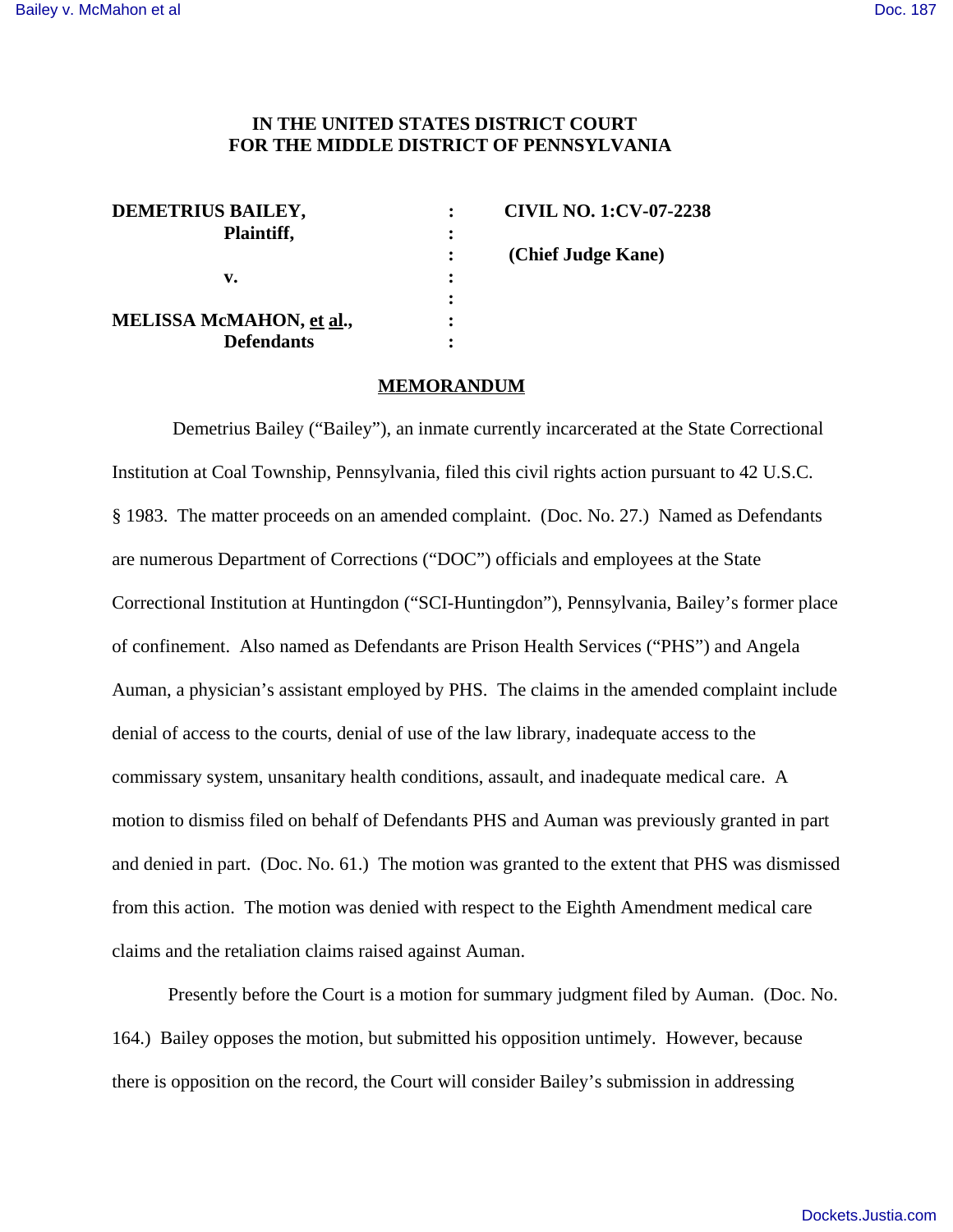Defendant Auman's pending motion.

# **I. BACKGROUND**

Bailey's complaint alleges incidents that took place at SCI-Huntingdon. His claims include denial of access to the courts, including the use of the law library, an adequate paging system, legal assistance and legal materials. He also complains that he was denied adequate medical and mental health treatment and basic hygiene items, and that he was subjected to abuse, torture and health hazards.<sup>1</sup> Bailey further complains about the inadequate commissary system and sets forth a claim of retaliation. The majority of these claims are set forth against the Corrections Defendants.<sup>2</sup>

Defendant Auman is alleged to have denied Bailey medical treatment for a chronic skin infection/disease from which he states he has suffered for years. Bailey states that the condition causes his skin to itch, burn, peel and bleed. He claims that the medical staff at SCI-Huntingdon, including Auman, did not know how to treat this condition, and refused to pay for outside care. Bailey states he filed a grievance with regard to this matter on March 28, 2007 (#182853), but the grievance and all related appeals were denied. Bailey also alleges that he has a hiatal hernia

<sup>&</sup>lt;sup>1</sup> The health hazards referred to are the lack of an automatic sprinkler system, emergency lighting and fire alarms in the Restricted Housing Unit ("RHU"). He also complains that he and other inmates are forced to inhale rat and mice urine and feces in the RHU cells, and that the showers are unsanitary because they contain roaches, fruit flies and fungus. (Doc. No. 27, Amended Compl. ¶¶ 41-43.)

 $2^2$  The specifics of these incidents will not be set forth herein. This Memorandum will focus solely on the motion for summary judgment filed by Auman. A separate Memorandum and Order will be issued addressing a motion for summary judgment filed by the Corrections Defendants. While Bailey did not timely submit his opposition to the Corrections Defendants' motion, he intends that his recently submitted opposition brief and voluminous exhibits serve as his opposition to the summary judgment motions filed by both Auman and the Corrections Defendants.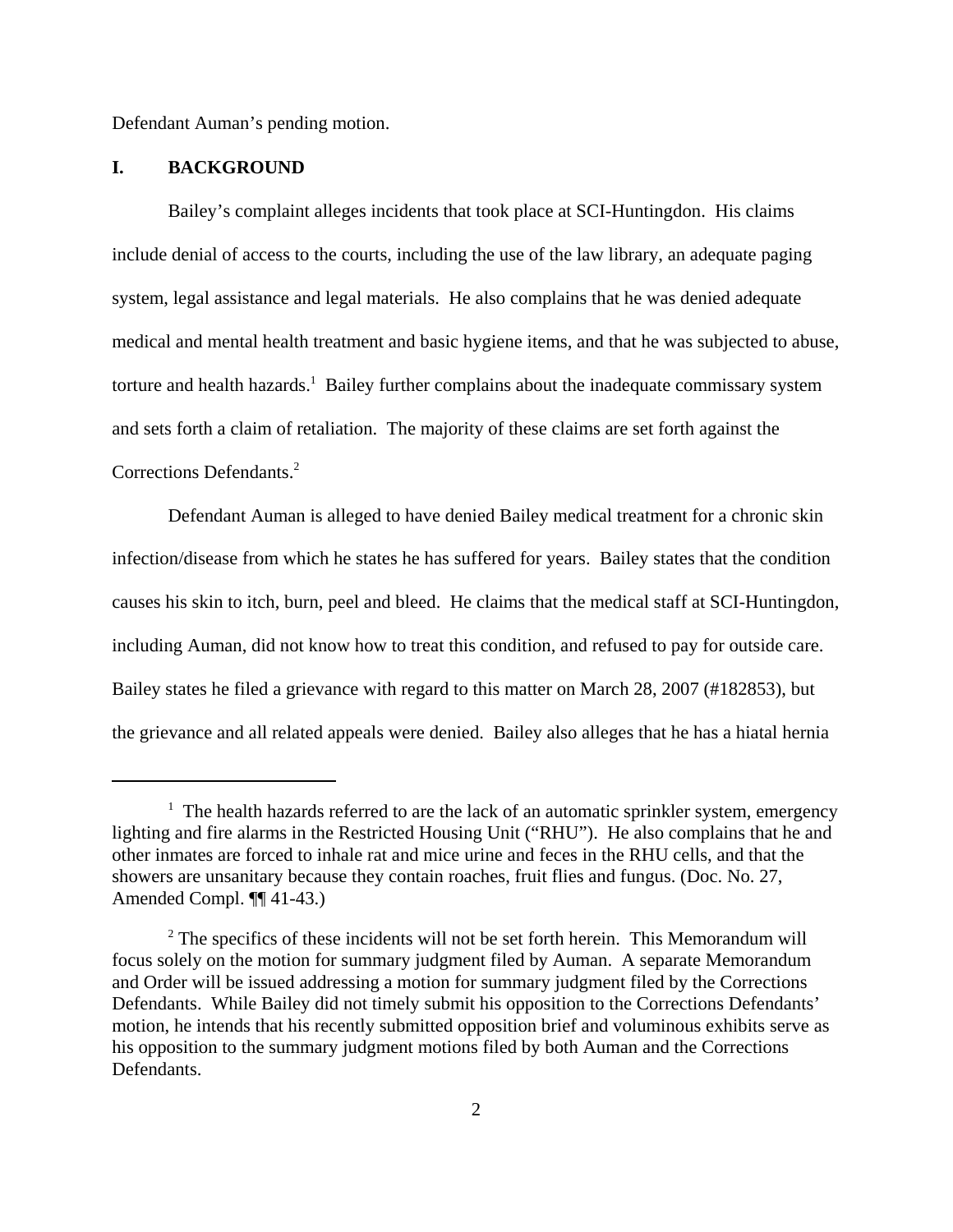with a hole in the lining of his stomach, and that Auman (and Defendant Showalter) refused to provide surgery for his condition. As a result, Bailey contends that he vomits after ingesting cold water and foods. He further complains that he has been denied treatment by Auman (and Defendant Showalter) for gastroesophageal reflux disease (GERD), which causes him to belch and regurgitate, irritates his throat, and makes swallowing difficult. He further claims he was denied a proper diet for his condition, as well as an appointment with a specialist. Bailey asserts that a grievance regarding this issue filed on April 2, 2007 (Grievance #183329), and appeals therefrom, have been denied. Based on the foregoing, he seeks monetary, declaratory and injunctive relief.

Following the Court's ruling on the motion to dismiss filed by PHS and Auman, Auman filed an answer to the amended complaint and discovery commenced. (Doc. No. 62.) Discovery and dispositive motions deadlines were imposed and enlarged on several occasions to provide the parties with additional time to gather discovery, as well as permit the Court to address discovery motions. Defendant Auman filed her pending motion for summary judgment on April 27, 2012. (Doc. No. 164.) A supporting brief, statement of material facts and evidentiary materials were also filed at the same time. (Doc. Nos. 166, 167.) On May 14, 2012, Bailey sought an extension of time within which to oppose Auman's motion. His request was granted, and he was directed to file his opposition on or before June 15, 2012. (Doc. No. 170.) On June 15, 2012, Bailey again moved for an enlargement of time within which to oppose the motion. His motion was granted and he was directed to file his opposing brief, statement of facts and evidentiary materials on or before July 16, 2012. (Doc. No. 172.) The time period imposed passed, and Bailey failed to submit any opposition to Auman's motion. As such, the Court

3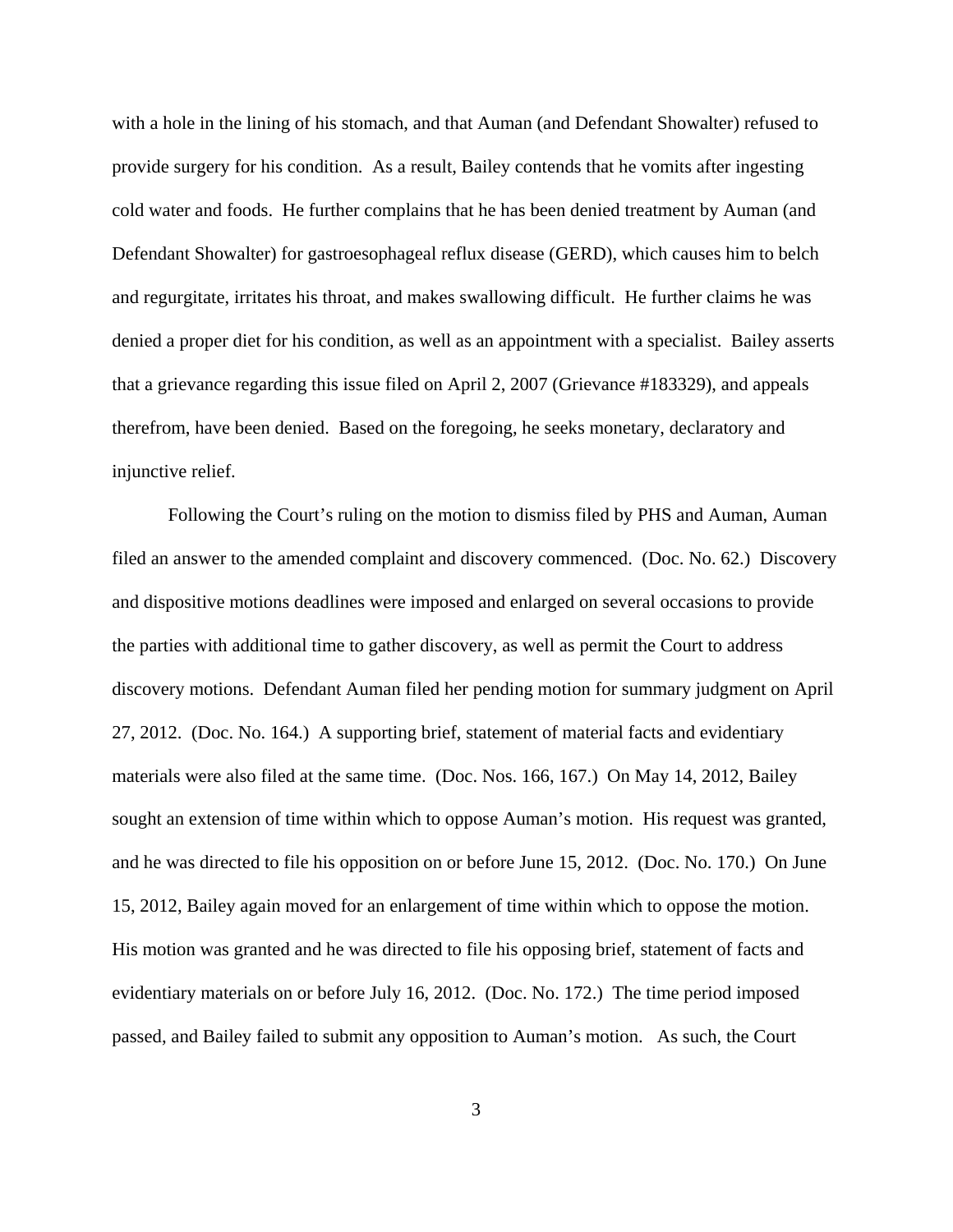issued an order on September 12, 2012, providing Bailey with another opportunity to submit his opposition to the pending motion for summary judgment. He was directed to submit his opposition within fourteen (14) days and warned that his failure to do so would result in the motion being deemed unopposed and addressed on the merits. (Doc. No. 173.) He failed to do so. However, he has since submitted a lengthy opposition brief and voluminous supporting exhibits. (Doc. Nos. 179, 180-84.) In the interest of resolving the claims raised by pro se litigant Bailey, the Court will consider the entire record in resolving Auman's motion for summary judgment.

### **II. STANDARD OF REVIEW**

Federal Rule of Civil Procedure 56(a) provides that the court shall grant summary judgment if the movant shows that there is no genuine dispute as to any material fact and the movant is entitled to judgment as a matter of law.<sup>3</sup> A fact is "material" if it will "affect the outcome of the suit under the governing law .... " Anderson v. Liberty Lobby, Inc., 477 U.S. 242, 250 (1986). A dispute is "genuine" if it could lead a "reasonable jury [to] return a verdict for the nonmoving party." Id. at 250.

When deciding the existence of a genuine dispute of material fact, the Court will award all reasonable inferences to the non-moving party. Meyer v. Riegel Products Corp., 720 F.2d 303, 307 n. 2 (3d Cir. 1983). However, "a mere scintilla of evidence," without more, will not

<sup>&</sup>lt;sup>3</sup> Amendments to the Federal Rules of Civil Procedure became effective on December 1, 2010. The oft-cited summary judgment standard is now located in Rule 56(a) rather than Rule 56(c). Although the wording of the standard has changed slightly, replacing the word "issue" with "dispute" ("The court shall grant summary judgment if the movant shows that there is no genuine dispute as to any material fact"), this change does not affect the substantive standard or the applicability of prior decisions construing the standard. Fed. R. Civ. P. 56(a) advisory committee's note (emphasis added).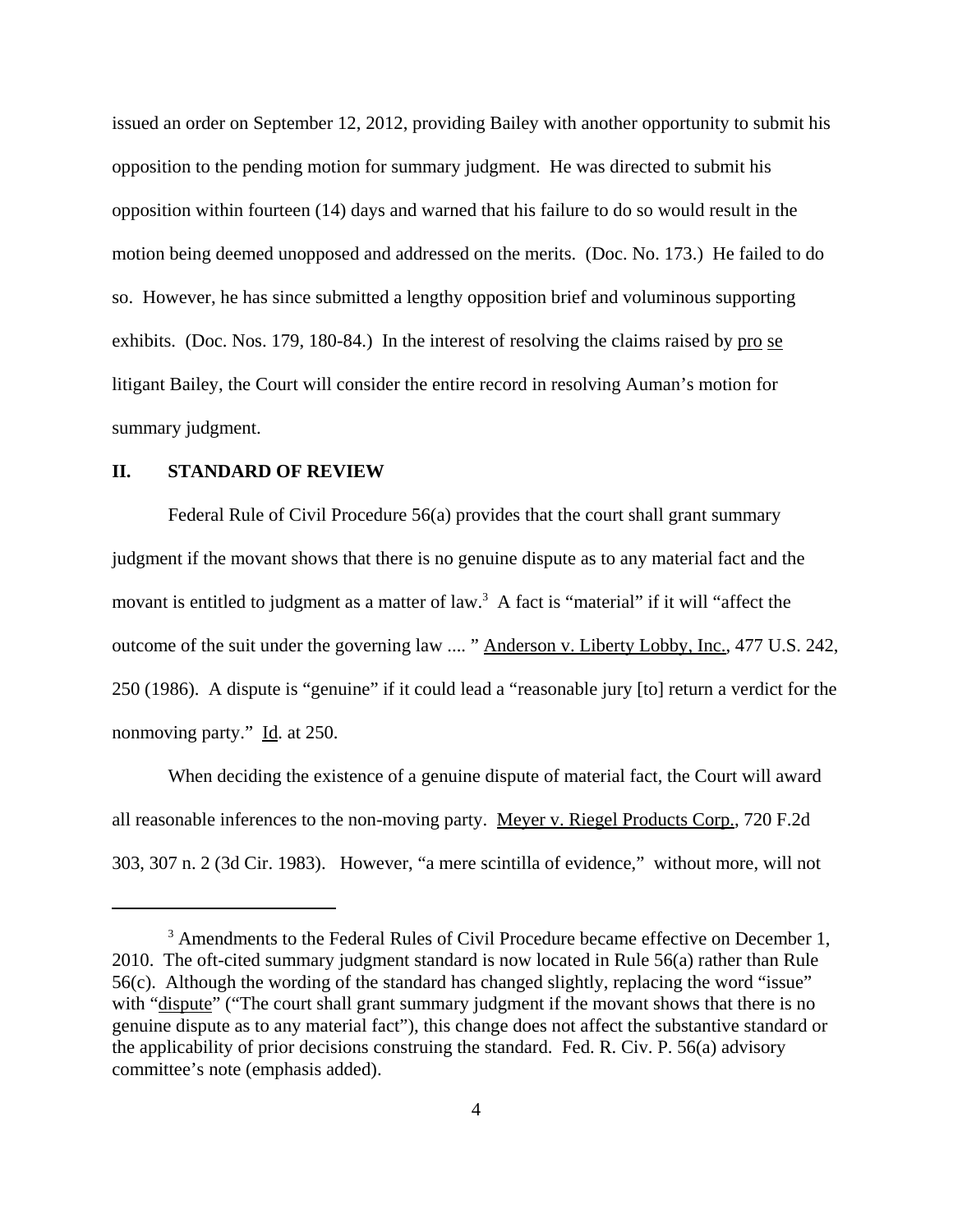give rise to a genuine dispute for trial. Anderson, 477 U.S. at 249. In the face of such evidence, summary judgment is still appropriate "where the record . . . could not lead a rational trier of fact to find for the nonmoving party . . . ." Matsushita Elec. Indus. Co. v. Zenith Radio Corp., 475 U.S. 574, 586-87 (1986). "Summary judgment motions thus require judges to 'assess how onesided evidence is, or what a fair-minded jury could reasonably decide." Williams v. Borough of West Chester, Pa., 891 F.2d 458, 460 (3d Cir. 1989)(quoting Anderson, 477 U.S. at 265).

The movant "always bears the initial responsibility of informing the court of the basis for its motion, and identifying those portions of 'the pleadings, depositions, answers to interrogatories and admissions on file, together with the affidavits, if any,' which it believes demonstrate the absence of a genuine issue of material fact." Celotex Corp. v. Catrett, 477 U.S. 317, 323 (1986)(quoting Fed. R. Civ. P. 56(c)). Then, "when a properly supported motion for summary judgment [has been] made, the adverse party 'must set forth specific facts showing that there is a genuine issue for trial.'" Anderson, 477 U.S. at 250 (quoting Fed. R. Civ. P. 56(e)). Thus, the non-movant "must point to concrete evidence in the record," and may not rely on mere allegations, conclusions, conjecture, and speculation to defeat the moving party's motion for summary judgment. Orsatti v. New Jersey State Police, 71 F.3d 480, 484 (3d Cir. 1995).

# **III. Undisputed Facts<sup>4</sup>**

In the pending motion, Auman maintains that summary judgment is warranted on all claims against her because Bailey has failed to exhaust his administrative remedies as required by 42 U.S.C. § 1997e(a). In the alternative, Auman states that Bailey has failed to come forth

<sup>&</sup>lt;sup>4</sup> When referring to the exhibits submitted by the parties in support of their facts, the Court will cite to the page numbers appearing on the top of each document page as assigned by the Official Court Electronic Document Filing System.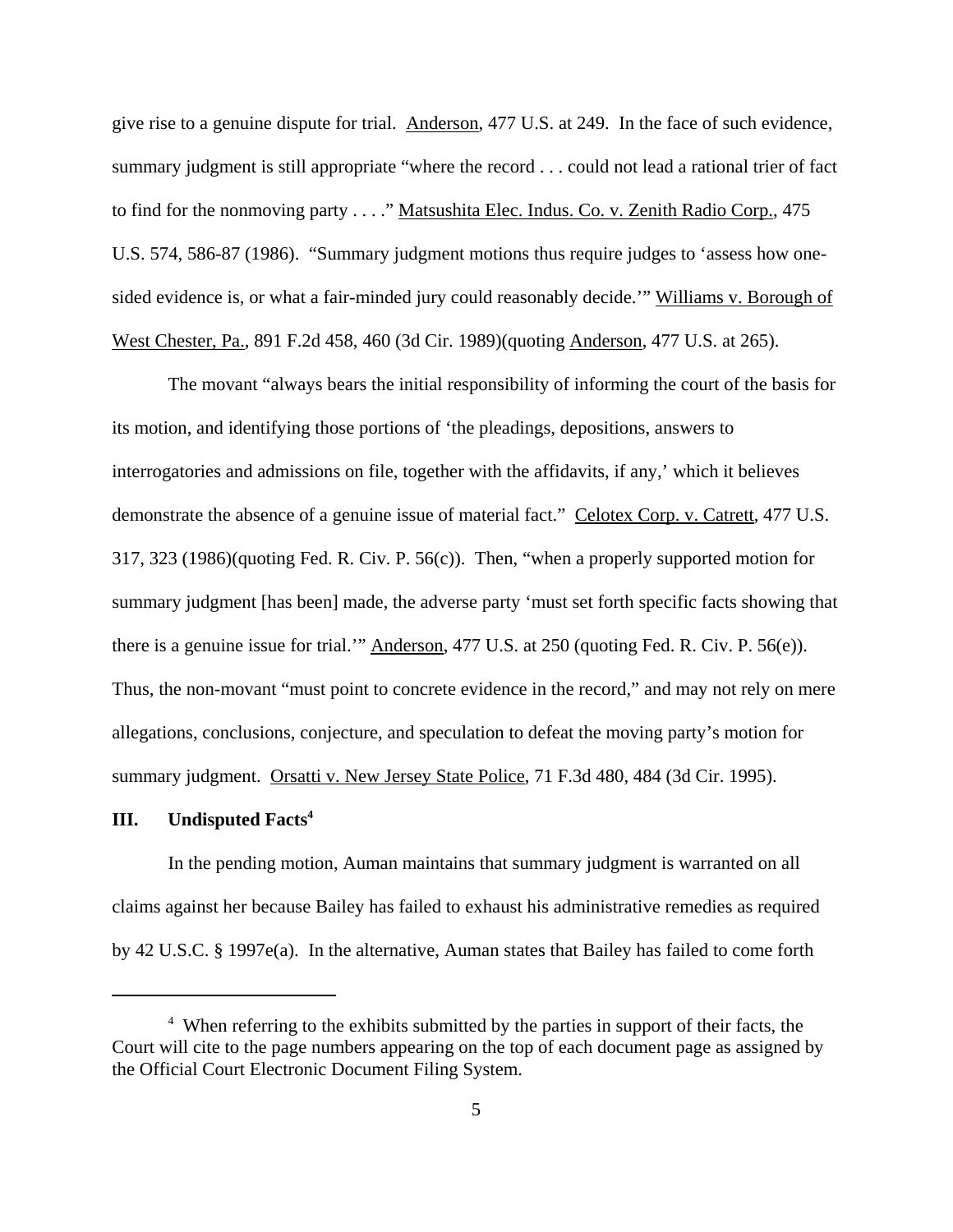with sufficient evidence for a reasonable jury to return a verdict in his favor that he was denied adequate medical care or subjected to retaliation. Along with the motion for summary judgment (Doc. No. 164), Auman filed a Statement of Undisputed Facts and supporting evidentiary materials. (Doc. Nos. 166, 167.) Bailey has failed to file a separate statement of material facts responding to the numbered paragraphs set forth in Defendant Auman's statement as required by M.D. Pa. Local Rule 56.1. However, he does include a section in his opposition brief titled "Disputed Issues" that appears to contain nineteen (19) numbered disputed facts. (Doc. No. 119 at 9.) These statements do not correspond to the statement of facts submitted by Auman.<sup>5</sup> To the extent any of the facts contained therein are relevant to the claims set forth against Auman and are supported by evidentiary materials submitted by Bailey, they will be included in the statement of undisputed facts. Any facts set forth and supported by Auman which are not disputed by Bailey will be deemed admitted pursuant to M.D. Pa. Local Rule 56.1. What follows are the undisputed facts relevant to the claims set forth against Auman.

The conduct Bailey complains of in this action occurred at SCI-Huntingdon where he was confined from March of 2007 to October of 2007. (Doc. No. 166-3, Ex. C, Pl.'s Dep. at 9.) His prison medical records reveal the following. On June 19, 2006, while confined at the State Correctional Institution at Graterford, Bailey complained of skin problems. He was examined and treated by Dr. Zaro. (Doc. No. 166-4, Ex. D at 61.) On July 3, 2006, he complained that he had a persistent rash for over ten years. After examining Bailey, Dr. Zaro informed him that he did not require a dermatology consult. (Id. at 62.) On August 18, 2006, Dr. Arias examined

<sup>&</sup>lt;sup>5</sup> These statements also appear to be intended to respond to the statement of material facts submitted by the Corrections Defendants in support of their pending motion for summary judgment.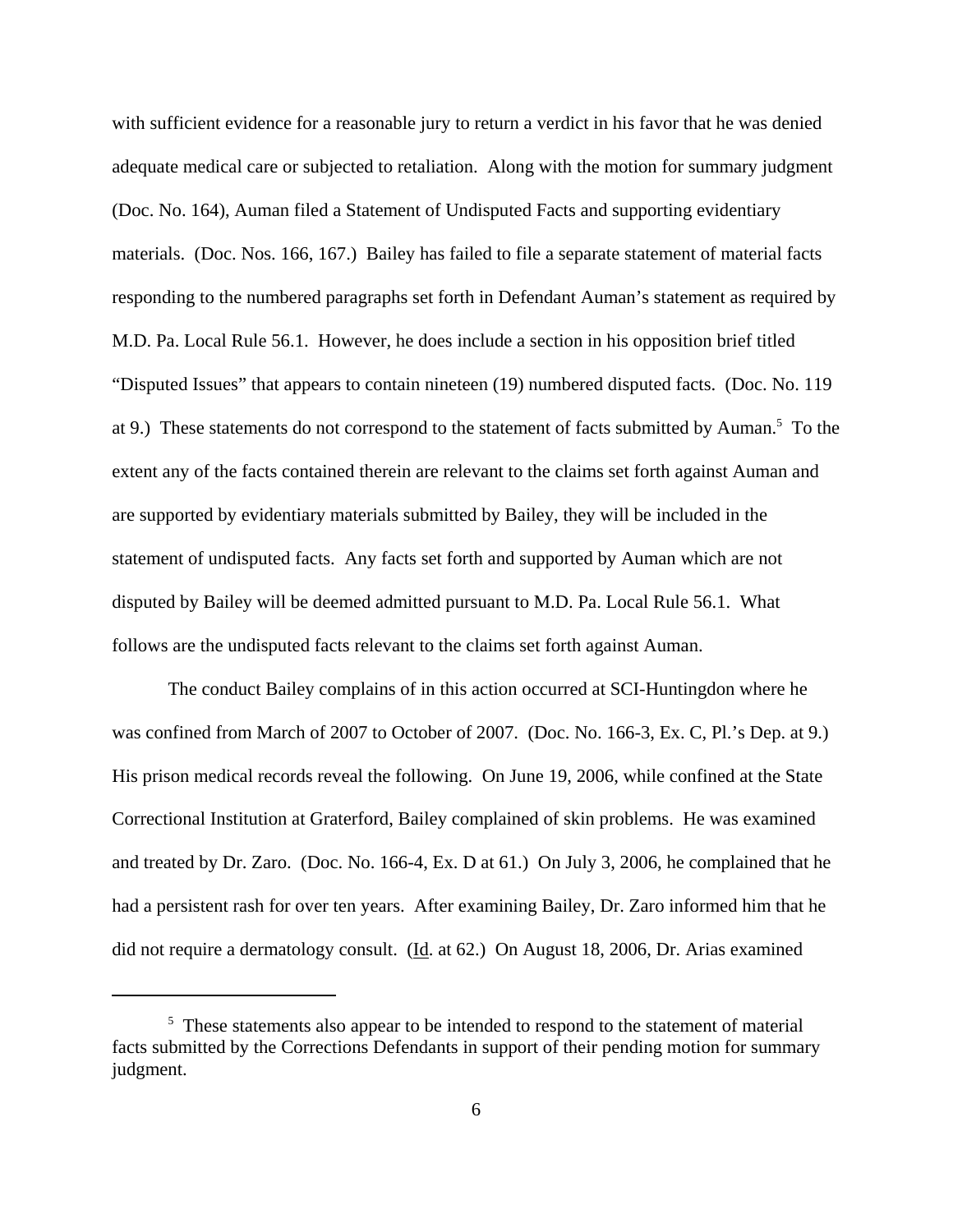Bailey's skin and treated him for Tinea Vericolar. (Id. at 60.) On September 19, 2006, a certified registered nurse practitioner saw Bailey for a rash in his private areas and he was treated with medication. On September 26, 2006, Bailey returned to sick call and was treated for a rash. (Id. at 55.) On October 30, 2006, physician's assistant Freeman saw Bailey because of an itchy rash and provided treatment. (Id. at 53.) On December 11, 2006, Dr. Stefanic treated him for dermatitis. (Id. at 49.) On December 26, 2006, PA Freeman treated Bailey for complaints of dry skin. (Id. at 48.) On January 8, 2007, Dr. Stefanic treated Bailey's chronic dermatitis.  $(\underline{Id}$ . at 45.)

On March 25, 2007, Bailey was transferred to SCI-Huntingdon. (Doc. No. 166-4 at 40.) The following day during Bailey's new prisoner intake medical review, he reported having chronic skin dryness, peeling and itching. He also stated that he had a hiatal hernia. He reported the skin condition as starting 12 years earlier. Defendant Auman, employed at the relevant time by Prison Health Services, Inc., as a physician's assistant at SCI-Huntingdon, continued the medical treatment which Bailey stated helped him previously. (Id.; Doc. No. 166-7, Auman Decl. ¶ 2.) On April 2, 2007, Bailey returned to the medical department and was seen by Auman. He requested a non-wool blanket and an enhanced snack bag. Auman requested a nonwool blanket for him, but found no medical reason for the snack bag. (Doc. No. 166-4 at 41; Doc. No. 166-7 ¶ 12.)

On April 23, 2007, Bailey refused to be seen by the Physician Assistant. The following two days, he refused to take his medication. (Doc. No. 166-4 at 41.) On April 26, 2007, Bailey requested to see a doctor. Auman scheduled him to see a doctor. (Id. at 38; Doc. No. 166-7 ¶16.) On April 27, 2007, Frederick Klemick, D.O., examined Bailey. Bailey told Klemick that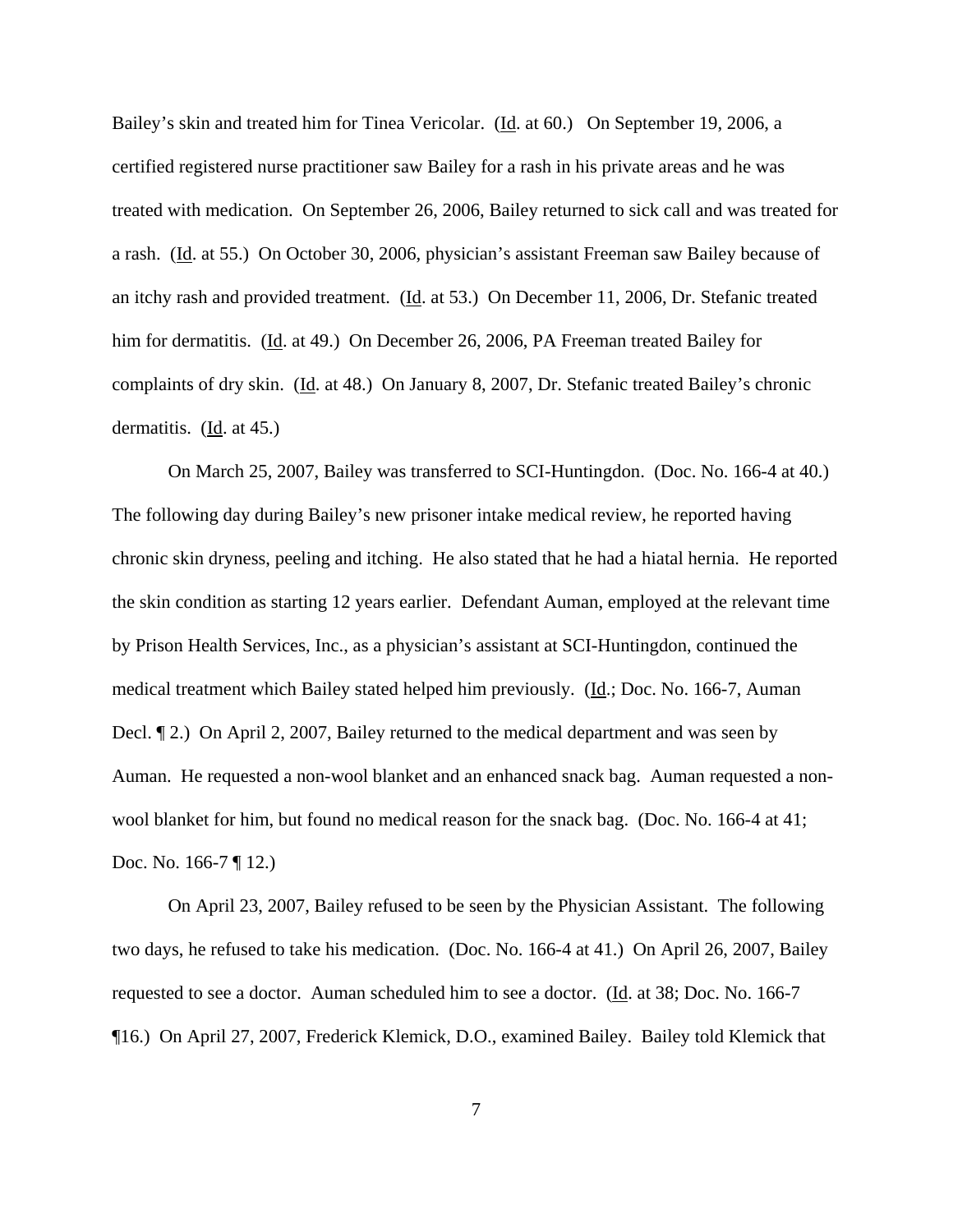he had a life long skin problem and a hiatal hernia. He reported that his stomach burned and that he vomited. Bailey also requested surgery. Klemick examined Bailey and all findings were normal. He did order an upper GI to see if Bailey had any problems. (Doc. No. 166-4 at 38.)

On May 1, 2007, a nurse indicated in Bailey's chart that he refused his medication. (Id. at 36.) On May 4, 2007, Auman examined Bailey after he reported vomiting and inconsistent bowel movements. Auman informed Bailey that the doctor had ordered multiple tests for him and that he already received Prilosec. (Id. at 39; Doc. No. 166-7 ¶18.) On May 6, 2007, he refused his ordered weight check. On May 8, 2007, Bailey underwent an upper GI series which showed that his esophagus, stomach and duodenum were normal, and that he did not have a hiatal hernia. (Doc. No. 166-4 at 3.) On May 20, 2007, Bailey again refused his medications.

On May 22, 2007, PA Brown examined Bailey because he refused to take his medications. At first he claimed he did not receive the medication, but later admitted to refusing it. (Doc. No. 166-4 at 37.) On May 24, 2007, Bailey was examined by Dr. Klemick and asked to be taken off his medication because it made his stomach hurt. Klemick reviewed Bailey's earlier laboratory studies and agreed to stop all medication except for the Prilosec. (Id.)

On June 25, 2007, Bailey went to sick call and complained of an itchy, bleeding skin infection all over his body. PA Brown found nothing on Bailey's arms but mild dry skin. Her assessment was eczema. Nothing further was prescribed since Bailey was already receiving cream for his skin condition. (Id. at 32.) On June 28, 2007, Bailey saw Dr. Romeo and complained of dry itchy skin. Romeo examined him and ordered A&D skin cream for 90 days. (Id. at 14, 33.) On July 31, 2007, following a chart review, Dr. Klemick discontinued the Prilosec because of the normal upper GI study and Bailey's clinical presentation. (Id. at 33.) On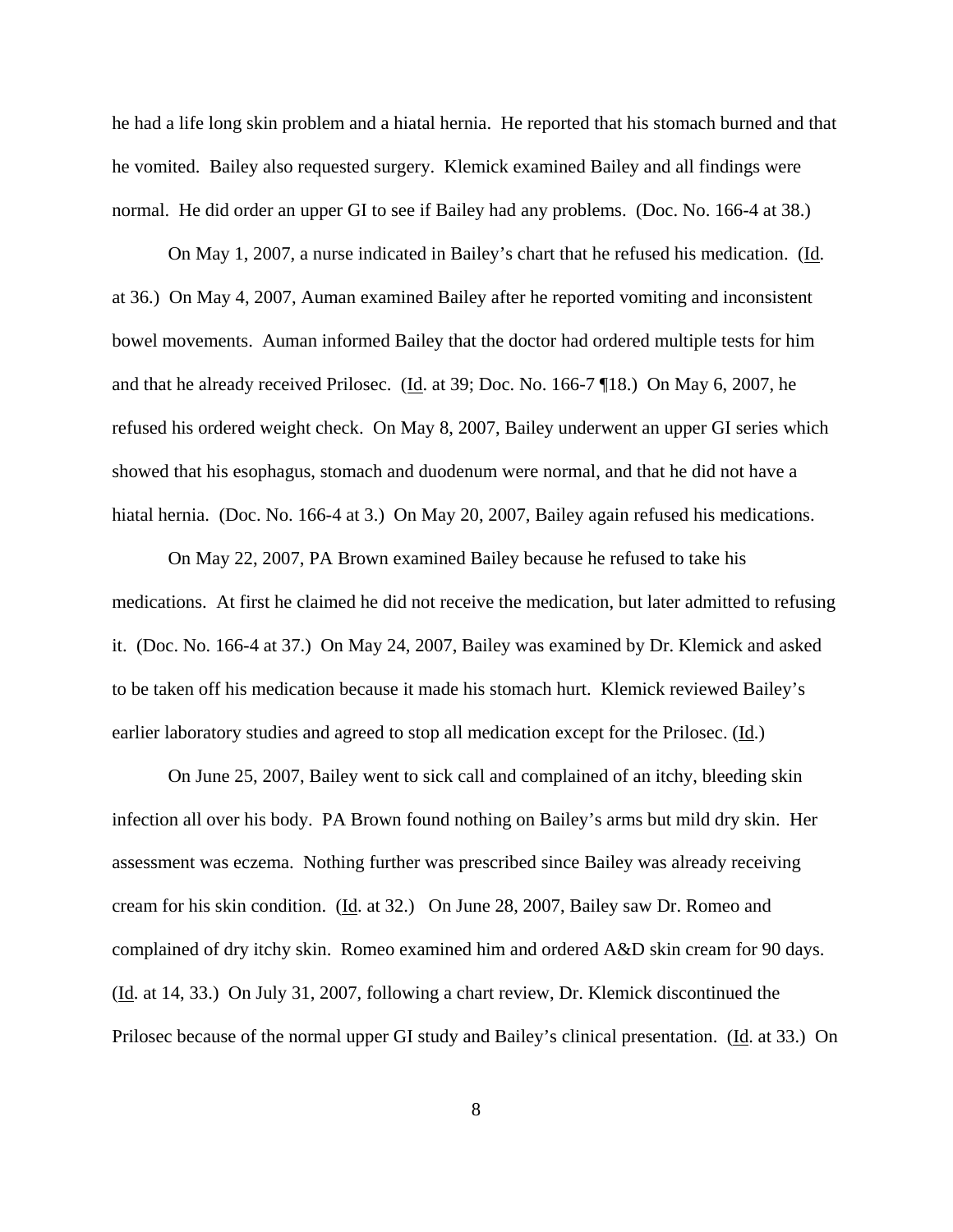August 1, 2007, Bailey saw PA Brown and was offered Zantac for his stomach, but Bailey refused.  $(\underline{Id}$ . at 30.)

On August 6, 2007, Bailey requested a sick call visit because he wanted skin cream and asked if he would be charged for the visit. Brown told him that he would be charged for an unnecessary visit since he had an existing order for skin cream. (Id.) On August 21, 2007, Bailey informed a nurse he intended to kill himself. As a result, he was placed in an observation cell and was checked every fifteen (15) minutes by nurses. (Id. at 13, 30-31.) He remained in the observation cell until August 23, 2007, when he returned to the Restricted Housing Unit. (Id. at 26-28.) On September 17, 2007, Bailey attempted to hang himself. He was thereafter returned to the observation cell with 15 minute checks. (Id. at 11, 26-27.) He was released from the observation cell on September 17, 2007.

On October 5, 2007, Bailey saw Defendant Auman. He claimed he was assaulted the night before and had pain behind his left ear, ribs, back and left thigh. Upon examination, Bailey appeared normal with the exception of a superficial avulsion with jagged edges which suggested fingernails as the etiology. Auman questioned Bailey as to whether the injury was self-inflicted. (Doc. No. 166-7 ¶ 32.) On October 6, 2007, Bailey was brought to the medical department after he started complaining that he had chest pain. (Doc. No. 166-4 at 23.) On October 18, 2007, Dr. Klemick saw Bailey and ordered a skin biopsy. (Id. at 8, 20.) Bailey was transferred from SCI-Huntingdon to SCI-Forest on October 26, 2007. Following the transfer, his ointment, shampoo and vistaril were continued as were his psychiatric medications. (Id. at 5-6, 16, 21.) A skin biopsy performed on April 8, 2008, showed that Bailey had dermatitis. (Id. at 2.)

9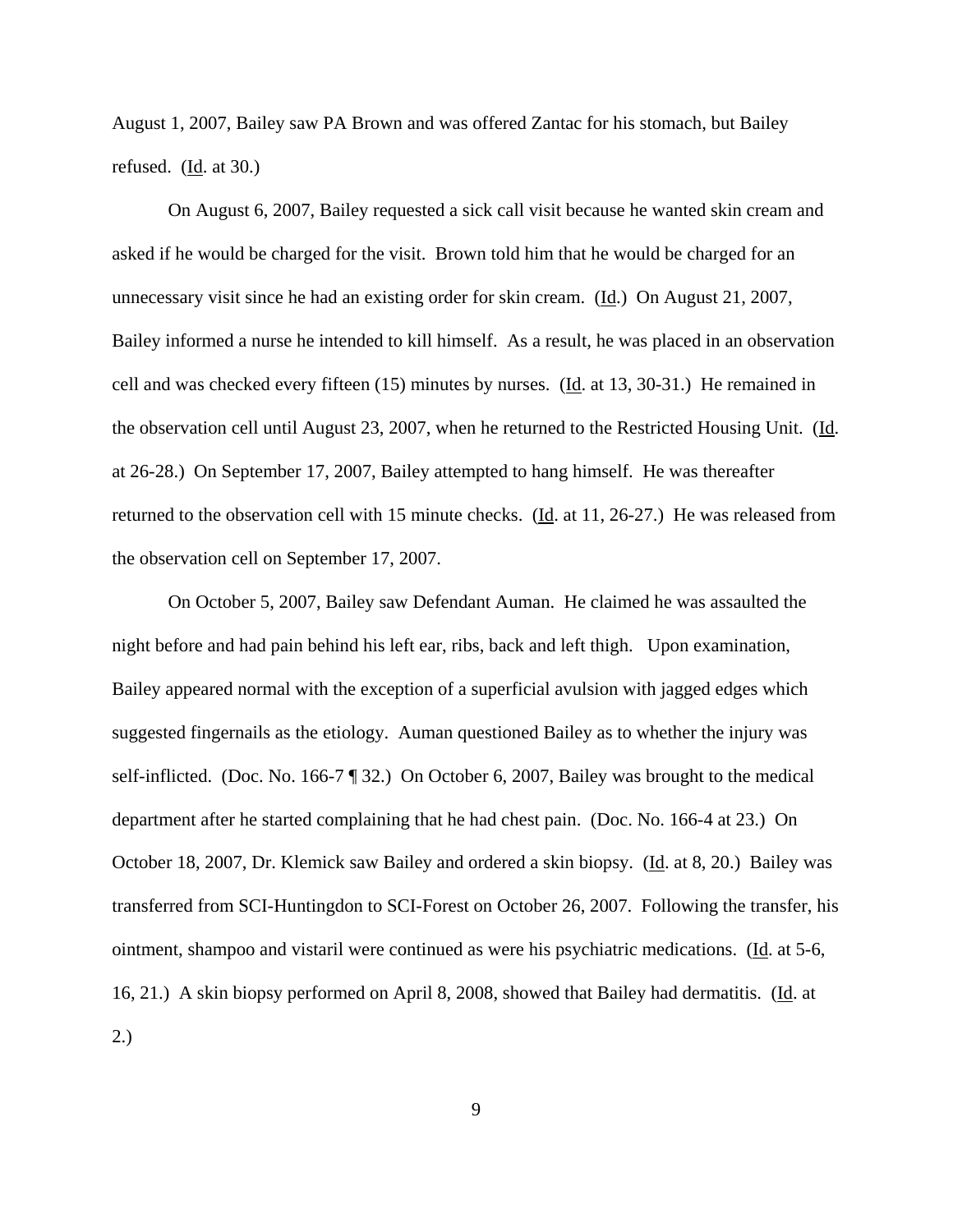The Pennsylvania Department of Corrections inmate grievance procedure is set forth in Administrative Directive 804, which is included in the Inmate Handbook given to every inmate in DOC custody. (Doc. 166-8, Ex H, Varner Decl. ¶ 4; Doc. No. 166-9, Ex. I; Doc. No. 180-1, Ex. F.) Under the DOC's inmate grievance procedure, an inmate must submit an initial grievance to the prison's Grievance Coordinator within fifteen (15) days of the incident in question. The Grievance Coordinator then assigns the grievance to the appropriate prison official or employee for a response. Following the Grievance Officer's decision, the inmate then has fifteen (15) working days to appeal to the Superintendent of the prison. Once the Superintendent's decision is made, the inmate has fifteen (15) working days to file a final appeal with the Secretary's Office. (Doc. 166-8 ¶ 5; Doc. No. 166-9 at 5-12; Doc. No. 180-1 at 61.) A grievance which is rejected or an appeal which is dismissed is different from a grievance or appeal which is denied. A rejected grievance or dismissed appeal does not lead to a finding on the merits of the issue by the DOC officer to whom it is addressed. (Doc. No. 166-8 ¶ 12.)

 Pursuant to the DOC's record of the grievances filed by Bailey, he has only filed two (2) grievances against Auman (Grievances #182853 and #183329). (Doc. No. 166-8 ¶ 7; Doc. Nos. 166-5 and 166-6.) On March 28, 2007, he filed Grievance #182853 wherein he complained about the lack of treatment for his chronic skin infection. (Doc. No. 166-5, Ex. E at 6.) On April 3, 2007, this grievance was denied by Grievance Officer Showalter. ( $\underline{Id}$ . at 5.) Showalter informed Bailey that his medical record had been reviewed, and that it revealed that he had been seen the day following his arrival at the prison. Auman reviewed his complaints at that time and prescribed treatment that Bailey had indicated was helpful. Because Bailey had since failed to complain to the medical staff about any issues raised in his grievance, he was informed he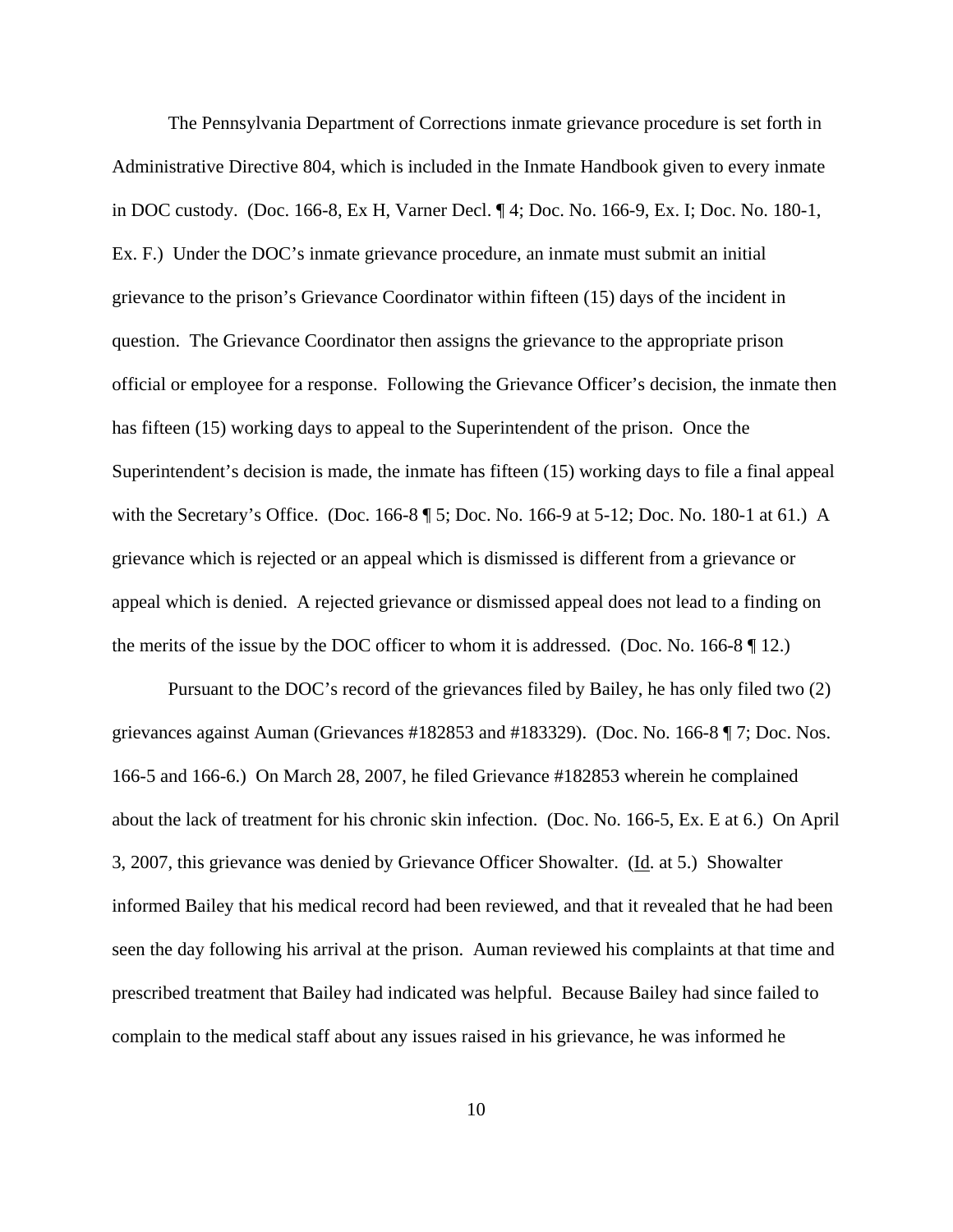needed to sign up for sick call to be evaluated.  $(\underline{Id})$  Bailey appealed this grievance denial to the Superintendent at SCI-Huntingdon and indicated he needed to see a dermatologist. (Id., Ex. E at 4.) On April 13, 2007, Superintendent Wakefield denied the appeal, and noted that if Bailey had a medical problem he needed to sign up for sick call to be evaluated. (Id. at 3.) Bailey appealed this grievance to the Secretary's Office for final review. On April 20, 2007, the Secretary's Office indicated that the had not supplied the required documentation. As such, the appeal was dismissed. (Id. at 2.)

On April 2, 2007, Bailey filed Grievance #183329 wherein he complained that he was having a problem with receiving medical treatment from Defendant Auman. Specifically, he stated that he had a hole in his stomach causing him to vomit all cold foods and water, and that Auman refused to give him a medical pass for a cotton blanket due to his skin infection. He claimed that the wool blanket made his skin condition itch and burn. He also claimed that he qualified for an enhanced diet bag which was also denied by Auman. (Id. at 10.) On April 13, 2007, this grievance was denied by Grievance Officer Showalter. (Id. at 9.) Showalter noted that since his transfer to SCI-Huntingdon, Bailey had been seen twice. The first time was upon intake and the second time was the following week at sick line. He was informed that Auman had requested a non-wool blanket for him, but that it is the Unit Manager, and not the medical department, that would address such an issue. Further, Bailey was advised that he did not meet the criteria for an enhanced snack bag because it was not medically necessary.

Bailey appealed the denial of this grievance to the Superintendent. (Id. at 8.) The Superintendent denied the appeal on April 17, 2007. (Id. at 7.) On April 26, 2007, the Secretary's Office informed Bailey that his request for appeal to final review with respect to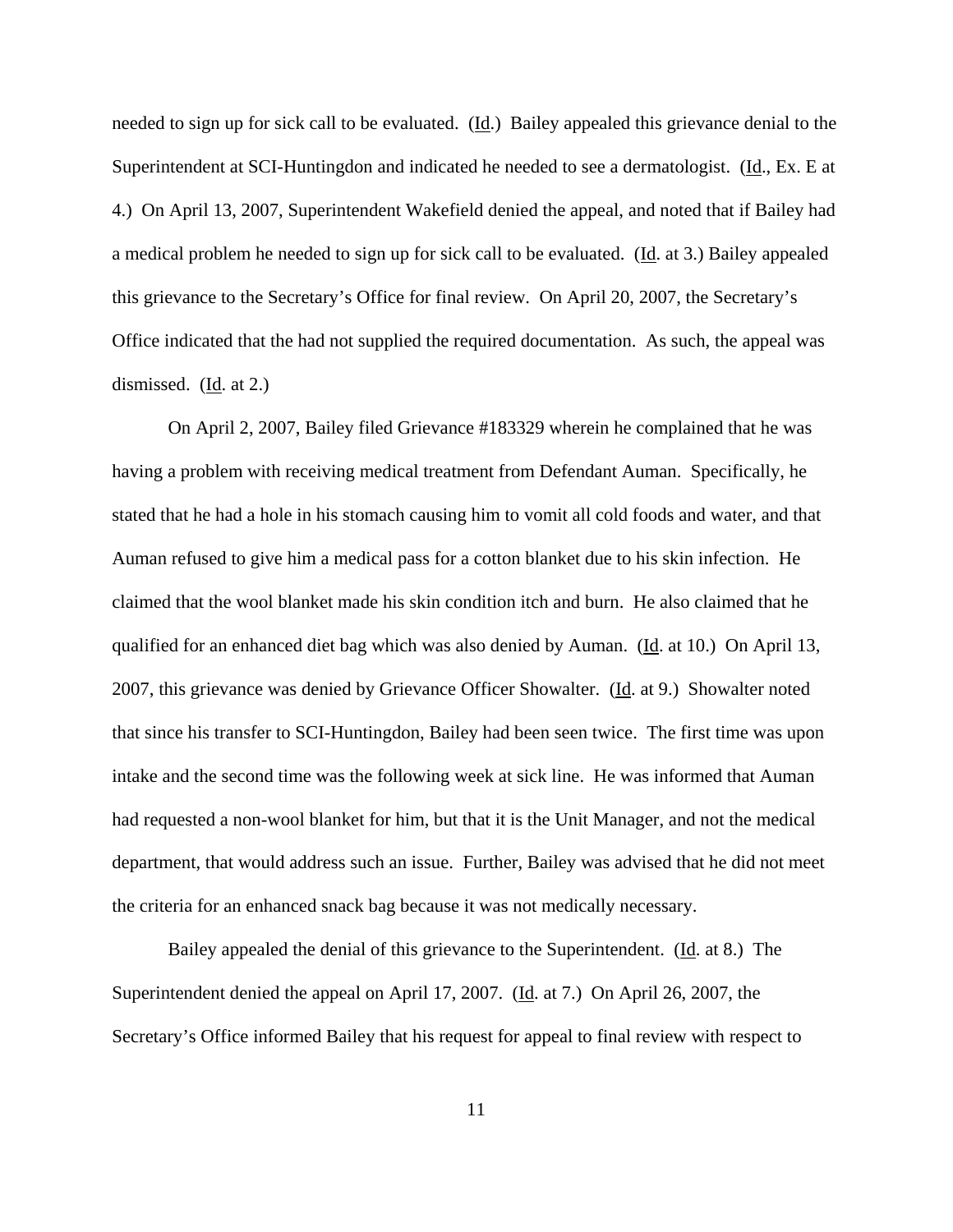Grievance # 183329 was acknowledged as received on April 23, 2007, but was dismissed in that he failed to provide the required documentation relating to said appeal. (Doc. No. 180-1 at 90.) He was referred to the letter the Secretary's Office had previously sent to him dated May 31, 2005, warning him that any subsequent appeals to the Secretary's Office that did not include the necessary documentation would be dismissed. With respect to his appeal on Grievance # 183329, Bailey had failed to include the initial grievance, the initial response, the appeal to the Superintendent, and the Superintendent's response. (Id.)

#### **IV. Discussion**

Defendant Auman maintains that Bailey has procedurally defaulted on the claims raised against her by failing to exhaust his available administrative remedies as required by 42 U.S.C. § 1997e(a). This section provides as follows:

> No action shall be brought with respect to prison conditions under Section 1979 of the Revised Statutes of the United States (42 U.S.C. 1983), or any other federal law, by a prisoner confined in any jail, prison, or other correctional facility until such administrative remedies as are available are exhausted.

Pursuant to 42 U.S.C. § 1997e(a), the exhaustion of available administrative remedies is mandatory. Booth v. Churner, 532 U.S. 731, 739 (2001). The "exhaustion requirement applies to all inmate suits about prison life, whether they involve general circumstances or particular episodes, and whether they allege excessive force or some other wrong." Porter v. Nussle, 534 U.S. 516, 532 (2002). A prisoner must "exhaust all available administrative remedies" regardless of whether the administrative process may provide the prisoner with the relief that he is seeking. Nyhuis v. Reno, 204 F.3d 65, 75 (3d Cir. 2000). "[I]t is beyond the power of [any] court . . . to excuse compliance with the exhaustion requirement, whether on the ground of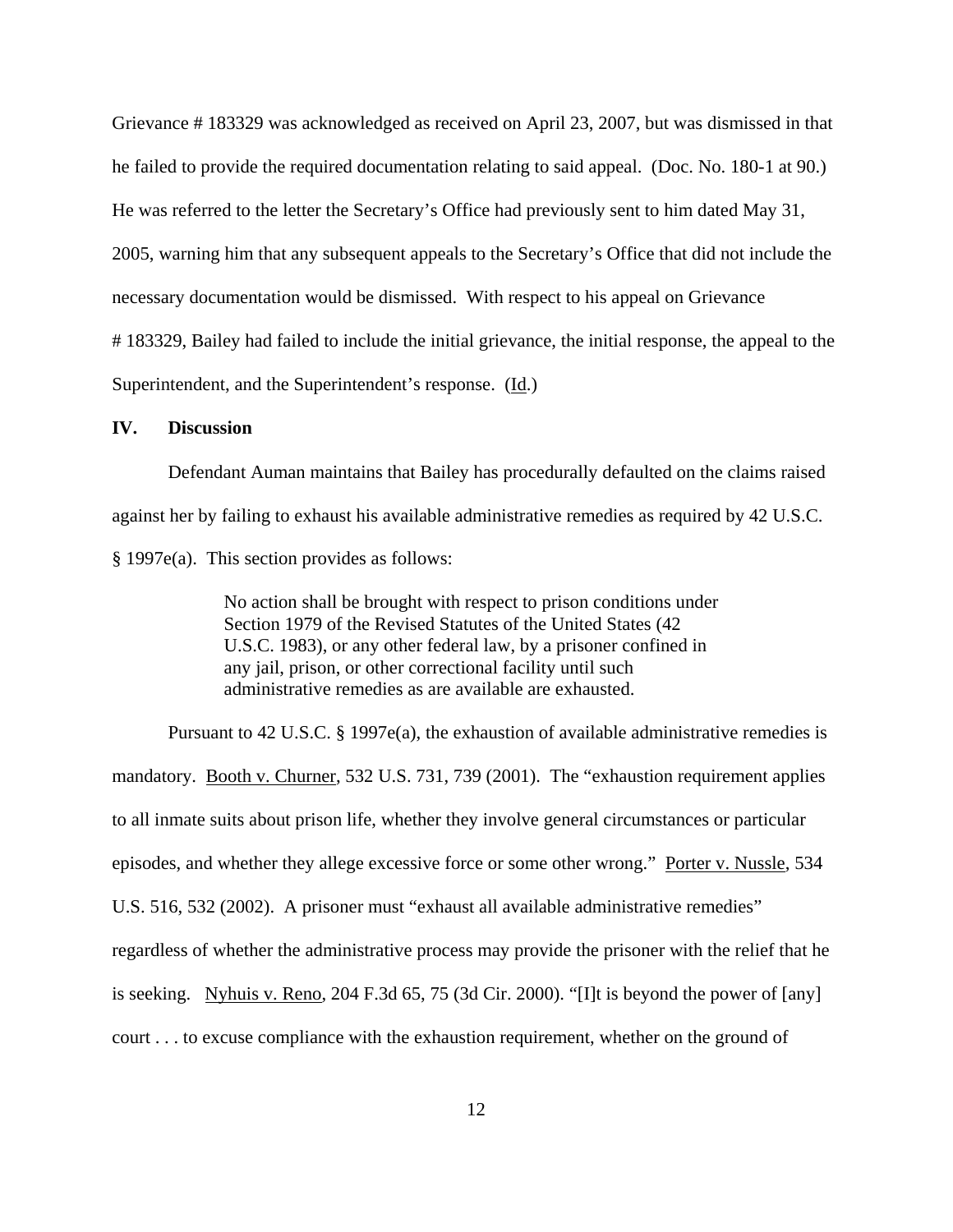futility, inadequacy or any other basis." Id. at 73 (citing Weinberger v. Salfi, 422 U.S. 749, 766 (1975)). The PLRA "completely precludes a futility exception to its mandatory exhaustion requirement. Nyhuis, 204 F.3d at 71. Thus, prisoners are required to exhaust available administrative remedies prior to seeking relief pursuant to 42 U.S.C. § 1983 or any other federal law. Jones v. Bock, 127 S. Ct. 910, 918-19 (2007). Nevertheless, "failure to exhaust is an affirmative defense that must be pled and proven by the defendant." Brown v. Croak, 312 F.3d 109, 111 (3d Cir. 2002) (citing Ray v. Kertes, 285 F.2d 287, 295 (3d Cir. 2002)).

The PLRA mandates that a prisoner "properly" exhaust his or her administrative remedies before commencing suit in federal court. Woodford v. Ngo, 548 U.S. 81, 126 S. Ct. 2378, 2387 (2006). "Proper exhaustion demands compliance with an agency's deadlines and other critical procedural rules because no adjudicative system can function effectively without imposing some orderly structure on the course of its proceedings." Id. at 2386. Such requirements "eliminate unwarranted federal-court interference with the administration of prisons, and thus seek [ ] to 'affor[d] corrections officials time and opportunity to address complaints internally before allowing the initiation of a federal case." Id. at 2387 (quoting Porter, 534 U.S. at 525.) Failure to comply with procedural requirements of the applicable prison's grievance system will result in a procedural default of the claim. Spruill v. Gillis, 372 F.3d 218, 227-32 (3d Cir. 2004)("[P]rison grievance procedures supply the yardstick for measuring procedural default."). Procedural default is a question of law. Id. at 232.

The Pennsylvania DOC had a three-tiered grievance procedure in effect at the time Bailey contends he received inadequate medical care and was retaliated against that appears in DC-ADM 804. Pursuant to this procedure, inmates are first encouraged to express their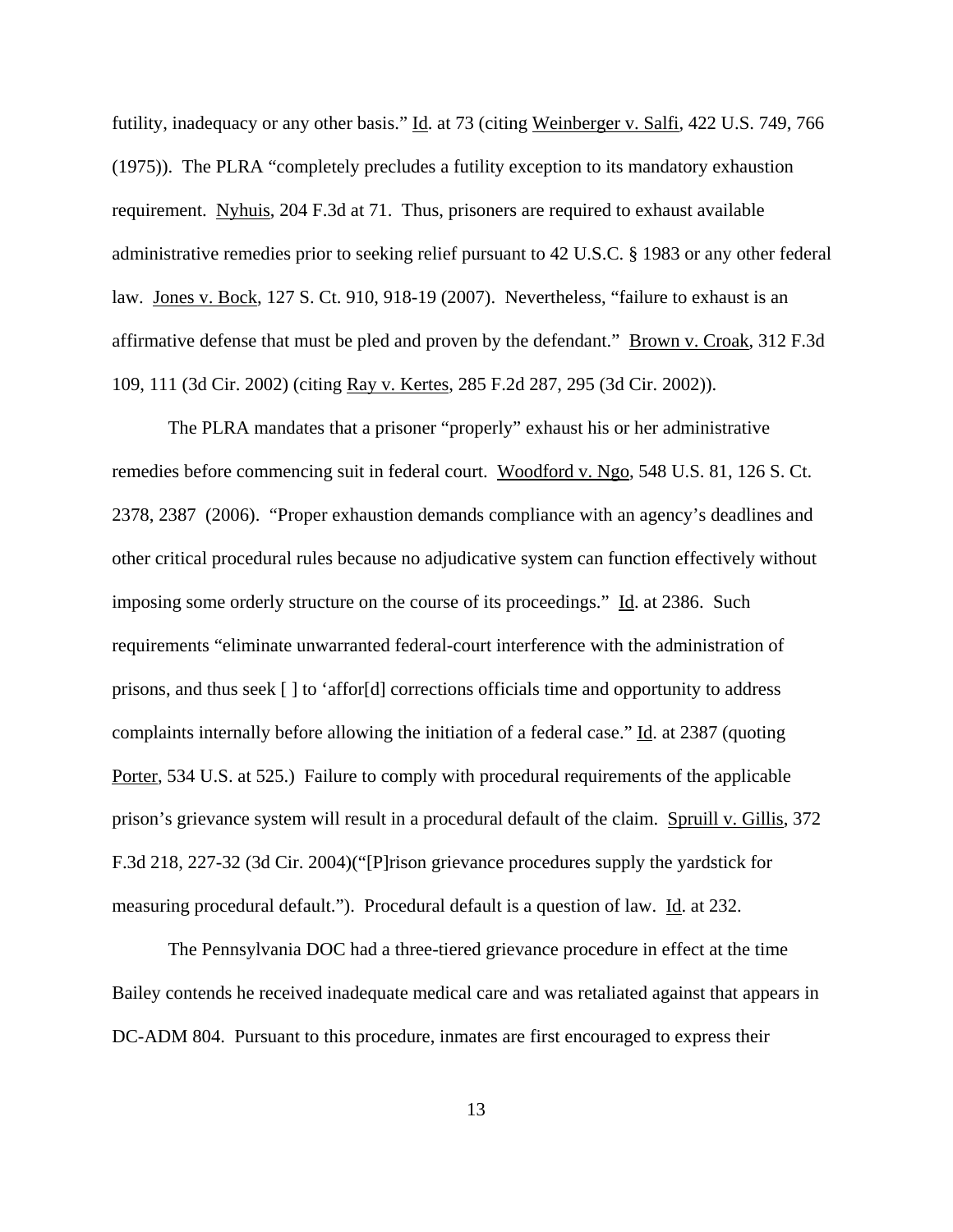concerns to staff by written or verbal communication in an attempt to resolve the problems as soon as possible. Where the concern is unable to be resolved, the inmate is then encouraged to attempt informal resolution by use of a DC-135A Inmate Request to Staff form submitted to the Unit Manager (Doc. No. 166-9 at 4, DC-ADM 804, VI(A).) Following any informal resolution attempts, an inmate has the right to file an initial review grievance with the Facility Grievance Coordinator. (Id. at 5, DC-ADM 804, VI(B).) Next, he may appeal an Initial Review decision to the Facility Manager. (Id. at 7-8, DC-ADM 804, VI(C).) Finally, if the inmate is dissatisfied with the disposition of an appeal from the Facility Manager, he may submit an appeal to the Secretary's Office of Inmate Grievances and Appeals. (Id. at 9-12; DC-ADM 804, VI (D).) An inmate appealing a grievance to final review is responsible for providing the Secretary's Office with all required documentation relevant to the appeal. This appeal paperwork includes photocopies of the initial grievance, initial review response, the inmate appeal to the Facility Manager, and the Facility Manager's decision. Failure to provide the proper documentation may result in the appeal being dismissed. (Id. at 10; DC-AM  $804$ , VI(D)(g).)

The evidentiary materials submitted by Auman in support of her motion for summary judgment include copies of the grievances filed by Bailey and the responses thereto, the DOC's grievance procedures in effect at the relevant time, and the declaration of Dorina Varner, Chief Grievance Officer for the Secretary's Office of Inmate Grievances & Appeals. In her capacity as Chief Grievance Officer, Varner has access to the DOC's Automated Inmate Grievance Tracking System. (Doc. No. 166-8, Ex. H ¶ 11.) According to Varner, and as supported by the undisputed evidentiary materials in the record, Bailey filed only two grievances and no determination by the Secretary's Office of Inmate Grievances and Appeals occurred on the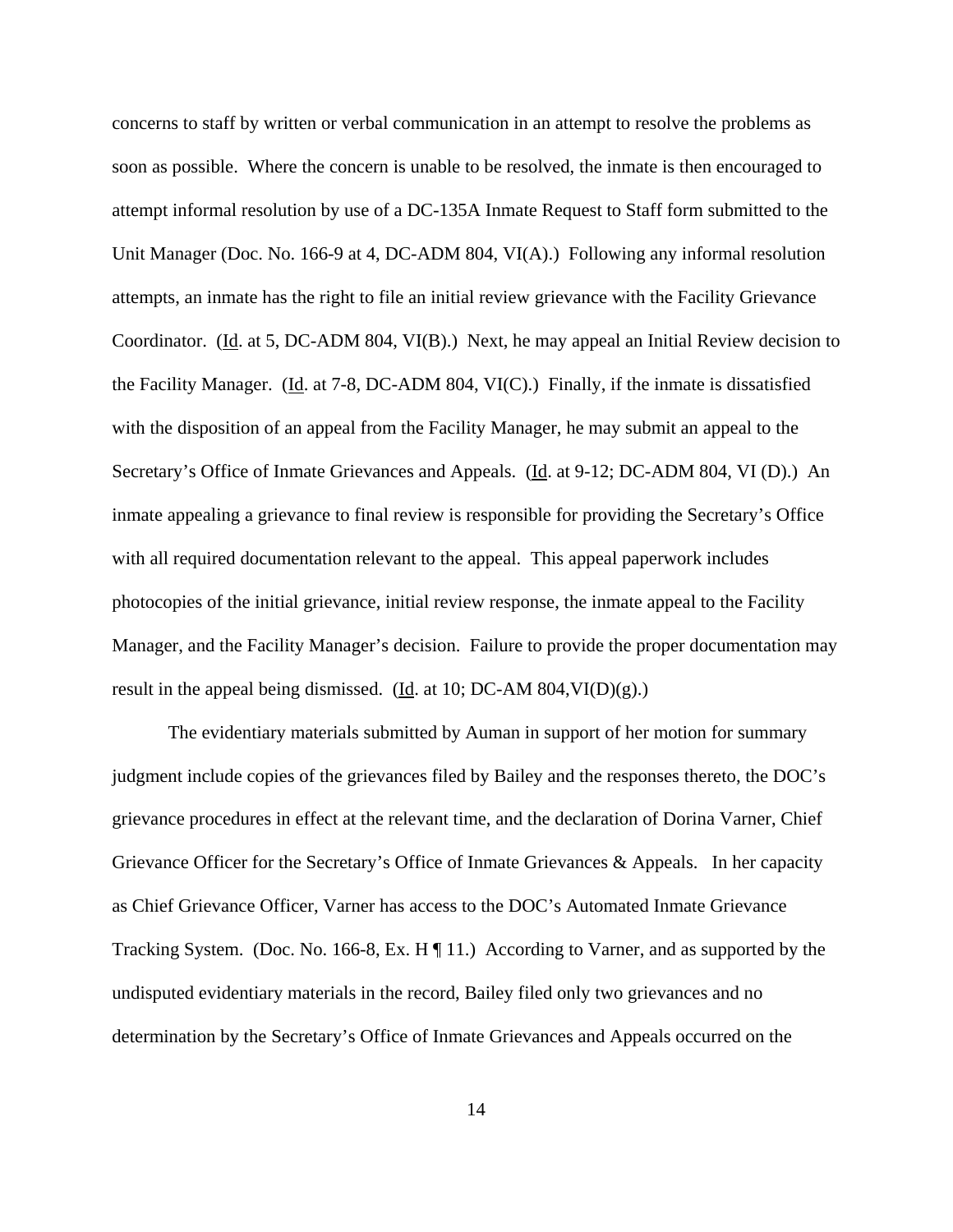merits with respect to either grievance. Bailey submits no evidentiary materials disputing these facts. Rather, he submits copies of the same grievances and documents related thereto. The Secretary's Office dismissed both appeals due to Bailey's failure to provide the necessary supporting documents along with his appeals. ( $\underline{Id}$ .  $\P\P$  11, 13.) As such, Bailey did not complete all three required steps of the inmate grievance procedure as set forth in DC AM 804 and failed to exhaust his administrative remedies. See Spruill, 372 F.2d at 234.

In opposing Defendant's motion, Bailey states in his brief that Defendant tries to confuse the Court and lie about whether he exhausted grievances # 182853 and #183329. At first he argues that he placed his appeals and documents in the hands of the correctional officers and that if the Secretary's Office did not receive them it is not his fault. (Doc. No. 179 at 8.) However, he fails to offer one shred of evidentiary support that he, in fact, did so. He offers no declarations or affidavits of any sort. More importantly, the undisputed evidence reveals that he did submit his appeals to the final level of the Secretary's Office with respect to both of these grievances, but that he failed to include the necessary documents with the appeals. As a result, he was notified by the Secretary's Office that his appeals were dismissed due to the fact that he had been warned on prior occasions that any future appeals filed without the required supporting documents would be immediately dismissed. (Doc. No. 166-8 at 9 and 15, Letters dated 4/20/07 and 4/26/07.) While it is undisputed by Defendant that Bailey thereafter attempted to resubmit the appeals to the Secretary's Office, it was too late at this point. His appeals were already dismissed for failure to include the necessary documentation. (Doc. Nos. 166-8 and 180-1 at 92, Letter of 5/7/07.)

In his opposition brief Bailey also argues that he never received prior notification from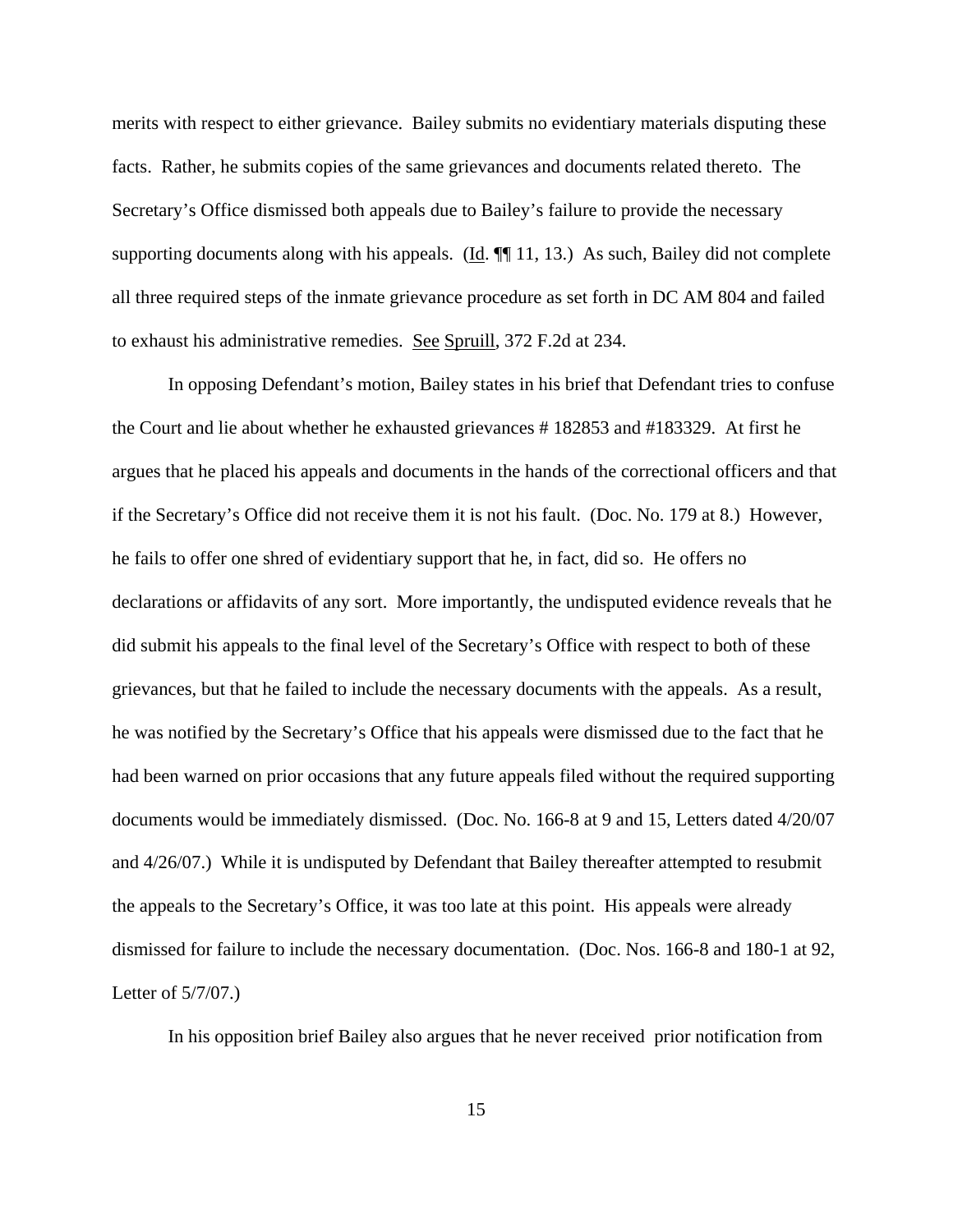the Secretary's Office that all necessary documentation was required to be submitted with appeals that are filed. (Doc. No. 179 at 13.) The record lacks any support for this self-serving assertion contained in his brief. Rather, the undisputed record belies any such argument in that even if he claims not to have received the initial warning about including required documentation, this requirement is clearly set forth in ADM-DOC 804, VI(D)(g). Moreover, he was almost certainly aware of this requirement with respect to the dismissal of earlier appeals on the same basis which would have generated the letter of May 31, 2005 from the Secretary's Office. Bailey's claims against Auman have never been addressed on the merits by the final level of administrative review. For these reasons, summary judgment is warranted in favor of Auman on the basis of failure to exhaust administrative remedies.<sup>6</sup> An appropriate order follows.

<sup>&</sup>lt;sup>6</sup> Because the exhaustion argument is dispositive of the claims set forth against Auman, Auman's alternative arguments in support of summary judgment will not be addressed.